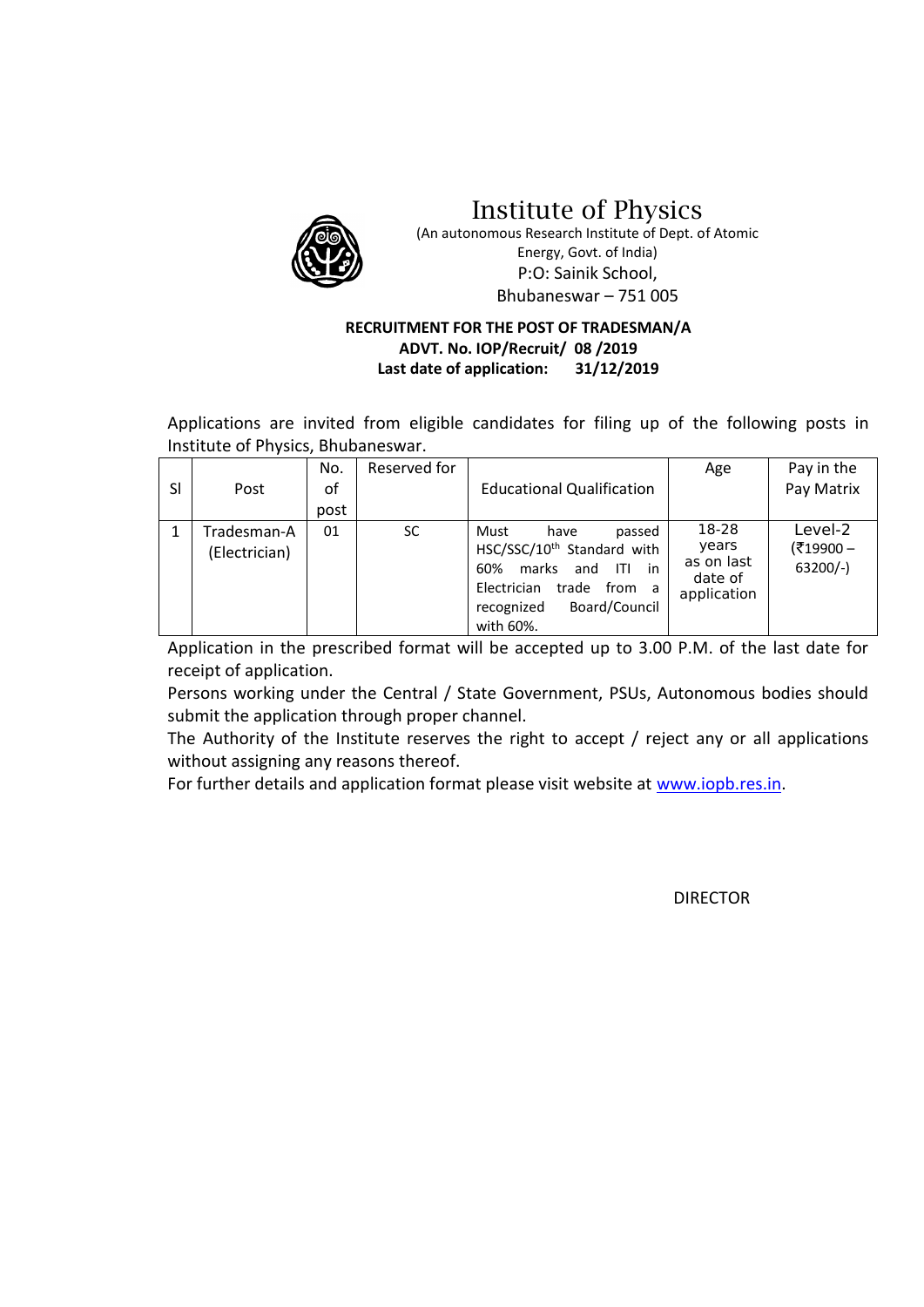#### **ADVERTISEMENT FOR THE POST OF TRADESMAN-A**

in the Pay Matrix Level-2 of ₹19900-63200/-

| 1. | Name of the post               |                | Tradesman-A (Electrician)                                   |
|----|--------------------------------|----------------|-------------------------------------------------------------|
| 2. | Advertisement No               |                | IOP/Recruit/ 08/2019                                        |
| 3. | Last date of application :     |                | 31/12/2019                                                  |
| 4. | Reserved if any                |                | SC.                                                         |
| 5. | Pay Matrix Level-2             | ٠              | ₹19900-63200/-                                              |
|    |                                |                | Minimum emolument is ₹23283/- p.m.                          |
| 6. | Age as on                      | $\ddot{\cdot}$ | 18-28 years on the last date of application                 |
| 7. | <b>Essential qualification</b> |                | Must have passed HSC/SSC/10 <sup>th</sup> standard with 60% |
|    |                                |                | marks and ITI in Electrician Trades from a recognized       |
|    |                                |                | board/Council with 60% and Workman (MV)                     |
|    |                                |                | License awarded by Electrician Inspectoral ELBO             |
|    |                                |                | (Electrical License Board of Orissa) of State               |
|    |                                |                | Government. Candidates having a minimum of 2                |
|    |                                |                | years of experience in operation and maintenance            |
|    |                                |                | of LT & HT electrical installations, or electrical          |
|    |                                |                | construction, experience in substations, House              |
|    |                                |                | wiring, Building wiring etc.                                |

#### **RELAXATION IN UPPER AGE LIMIT**

Govt. Employees who are working in the same line or allied cadre upper age limit will be relaxable by 5 years and SC candidates as per Govt. of India Orders. Relaxation in the upper age limit of 5 years shall be admissible to all persons who had ordinarily been domiciled in Kashmir division of the state of Jammu & Kashmir during the period from  $1<sup>st</sup>$  January 1980 to 31 $<sup>st</sup>$  day of December, 1989 provided</sup> that the relaxation in the upper age limit for appearing at any examination shall be subject to the maximum number of chances permissible under the relevant rules.

Certificate regarding proof of residence – any person intending to avail of relaxation of age limit admissible shall submit a certificate from:

- (a) The District Magistrate in the Kashmir Division within the jurisdiction he had ordinarily resided; or
- (b) Any other authority designated in this behalf by the Government of Jammu & Kashmir to the effect that he had ordinarily been domiciled in the Kashmir division of the State of Jammu & Kashmir during the period from the 1<sup>st</sup> day of January, 1980 to 31<sup>st</sup> day of December 1989.

Relaxation in the upper age limit of 5 years shall be admissible to the children/ family members of those who died in the 1984 riots.

**NOTE: Only Date of Birth indicated in School Leaving Certificate or equivalent Certificate will be accepted. No subsequent request for change shall be granted. Mere fulfillment of requirements as laid down in the advertisement dose not entitle a candidate to be called for written examination/skilled test etc.** 

ii) Outstation candidates called for interview will be paid/reimbursed to and fro second sleeper train/bus fare by shortest route only on production of tickets as per rules. However Allowance is not admissible to candidates who are already in Central/State Government Service, Central/State Government corporation, public undertaking, Local Government Institutions and Panchayat and concession availed from Railways, if any, for undertaking journey for attending interview.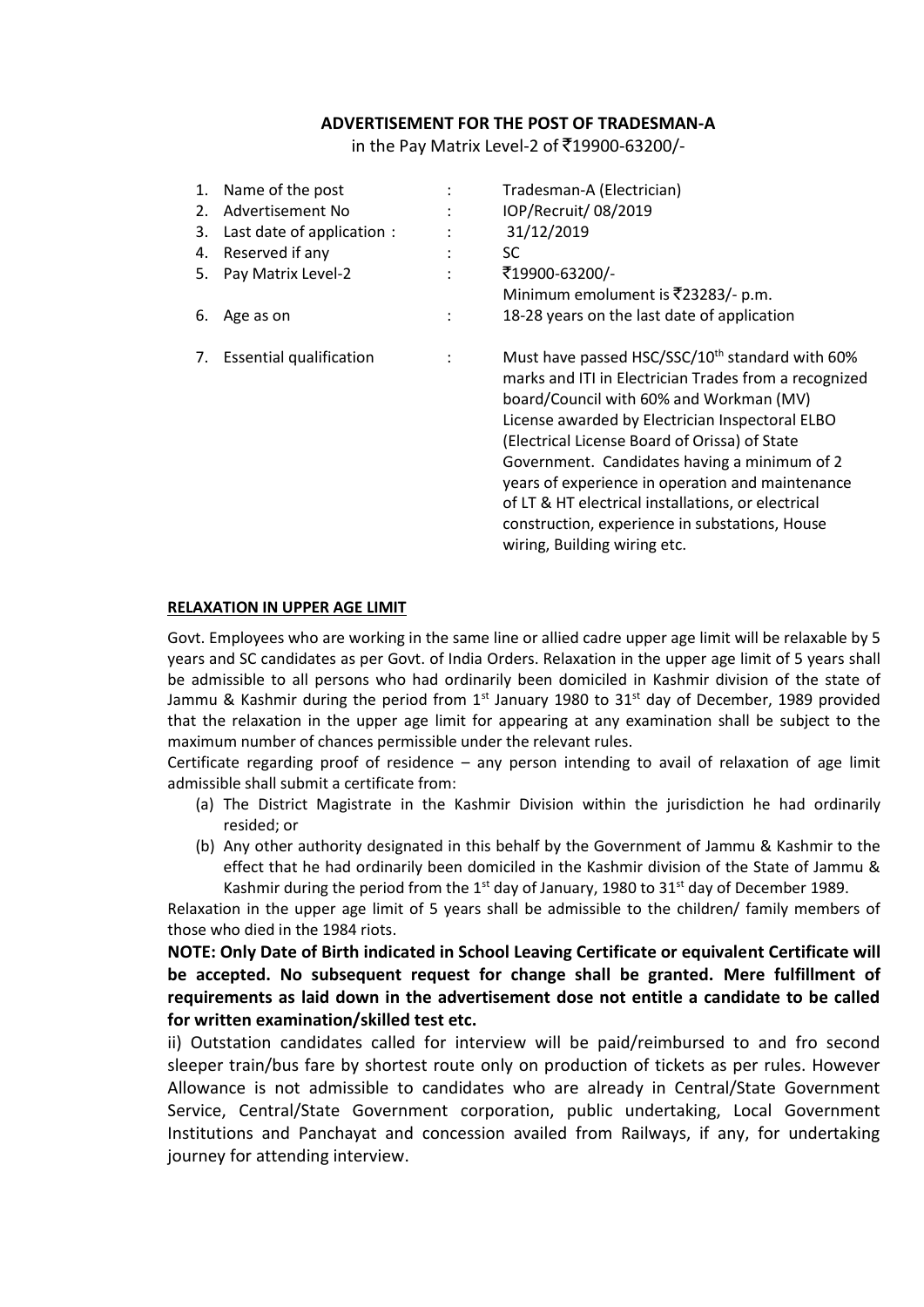# **COPIES OF CERTIFICATES:**

Candidates should submit along with their applications, attested single copy of the certificates in support of:

- (a) Educational qualification, experience (as applicable) and technical qualifications (supported by appropriate mark sheets indicating the subjects offered at the examinations)
- (b) Proof of Date of Birth/Age
- (c) Candidates caste certificate should be issued by authorized authority in the prescribed format and the caste/community should have been included in the Presidential Orders in relation to the concerned State
- (d) Discharge from Defense Service (applicable to Ex-servicemen only)
- (e) Proof of the effect that they have been affected by 1984 riots (where applicable).
- **(f)** Certificate regarding domiciled in Kashmir Division from 1.1.1980 to 31.12.1989 ( if claiming age relaxation for Kashmir division) **RECORD OF THE NON-SELECTED CANDIDATES SHALL NOT BE PRESERVED BEYOND 6 MONTHS FROM THE DATE OF FORMATION OF SELECT LIST.**

## **HOW TO APPLY**

- 1. Applications should be submitted in the prescribed format only.
- 2. Only candidates fulfilling the eligibility criteria need apply. Candidates should ensure that information filled in are correct. The candidates would be admitted to various stages of the recruitment process based on the information furnished by the candidates in his application. Candidature of the applicant shall remain provisional till detailed scrutiny is undertaken and the candidate is found eligible in all respect. Institute would be at liberty to reject any application at any stage of recruitment process if the candidate is found ineligible for the post or if it comes to notice that candidate has furnished false information. The decision of Institute shall be final in deciding the eligibility of the candidate. The mere fact that a call letter has been issued to the candidate and allow to appear in written/skill test will not imply that his candidature has been finally cleared or that entries made by the candidate in his application have been accepted as true and correct.
- 3. Completed applications should be sent to **Registrar, Institute of Physics, P:O:Sainik School, Bhubaneswar – 751 005** so as to reach not later than the last date of application as advertised above.
- 4. **PHOTOGRAPH**: A recent passport size photograph should be affixed on the right hand top corner of the application. One additional copy of the passport size photograph with name written on backside should also be sent along with the application.
- 5. **COPIES OF CERTIFICATES**: Candidates should submit self attested copy of certificate along with the application as mentioned above.
- 6. Persons working under the Central / State Government, PSUs, Autonomous bodies should submit the application through proper channel.

## **NOTE:-**

- 1. Postal delay in any form will not be entertained and candidates are advised to apply well in advance to avoid any postal delay.
- 2. Advance copy of application will not be processed unless the original application is received through proper channel.

**CANVASSING IN ANY FORM SHALL BE A DISQUALIFICATION**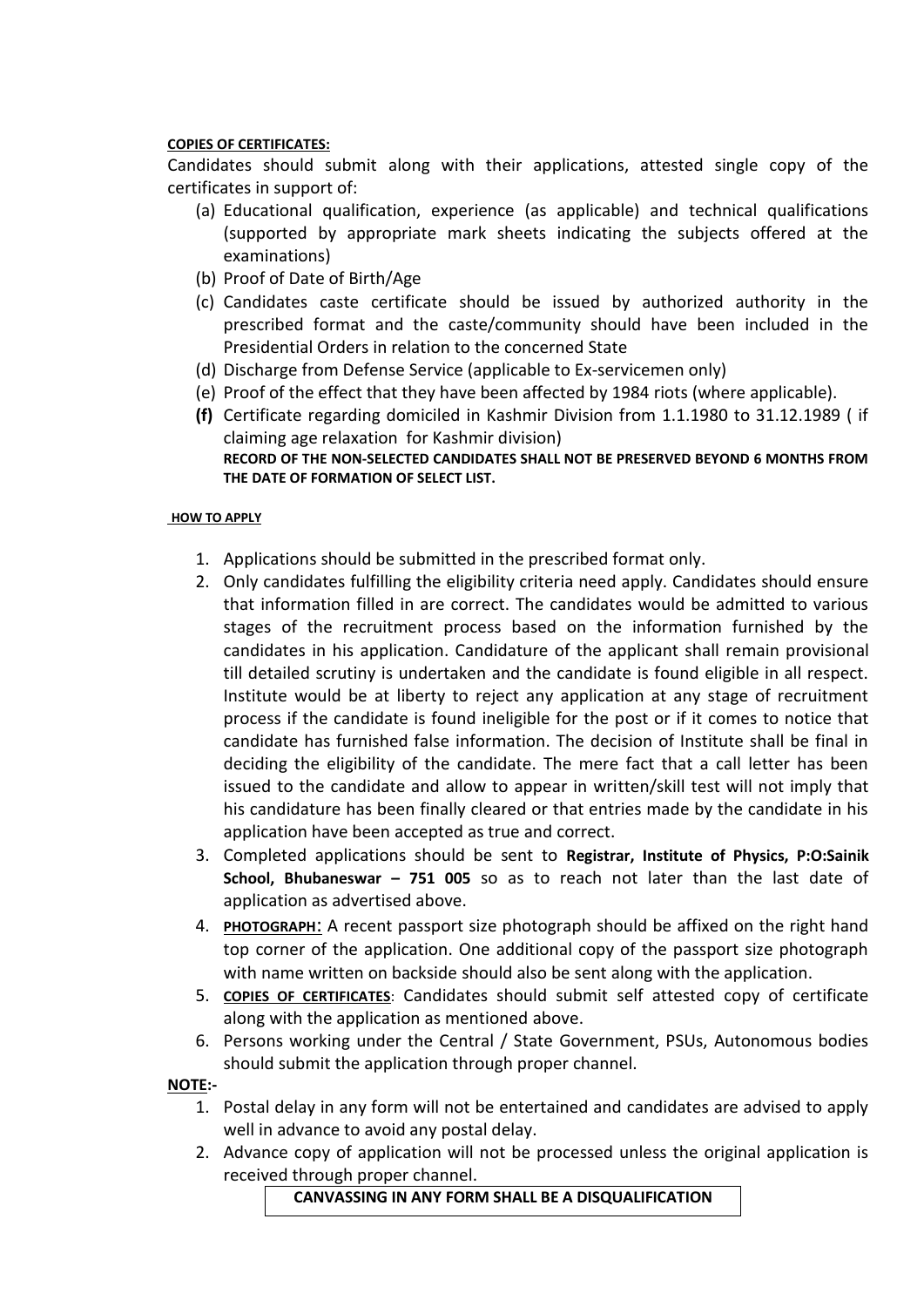

# Institute of Physics

P:O: Sainik School, Bhubaneswar – 751005

# APPLICATION FOR THE POST OF: \_\_\_\_\_\_\_\_\_\_\_\_\_\_\_

**Advertisement Number : IOP/Recruit/…………../2019** Last Date of Application:

- 1. Name in full (in block letter)
- 2. Father's/Husband Name:
- 3. Address:

| Address for correspondence | <b>Permanent Address</b> |
|----------------------------|--------------------------|
|                            |                          |
|                            |                          |
|                            |                          |
|                            |                          |
| PIN:                       | PIN:                     |

| Phone Number with STD code |  |
|----------------------------|--|
| Mobile No:                 |  |
| Email ID                   |  |

4. Date of Birth as per Christian Era:

|       | $1$ D $1$ M $1$ M |  | . I Y I Y I |  |
|-------|-------------------|--|-------------|--|
|       |                   |  |             |  |
| - - - |                   |  |             |  |

5. Nationality:

|    | 6. Gender: | Male      | Female  |
|----|------------|-----------|---------|
|    |            |           |         |
|    |            |           |         |
|    |            | Unmarried | Married |
|    | 7. Marital |           |         |
|    | Status:    |           |         |
| 8. | Religion:  |           |         |

9. Whether belongs SC/ST/OBC/PWD/Ex-Servicemen:

| If Yes, Please specify |  |
|------------------------|--|
|                        |  |

10. Aadhaar Number:

Affix passport size photograph duly signed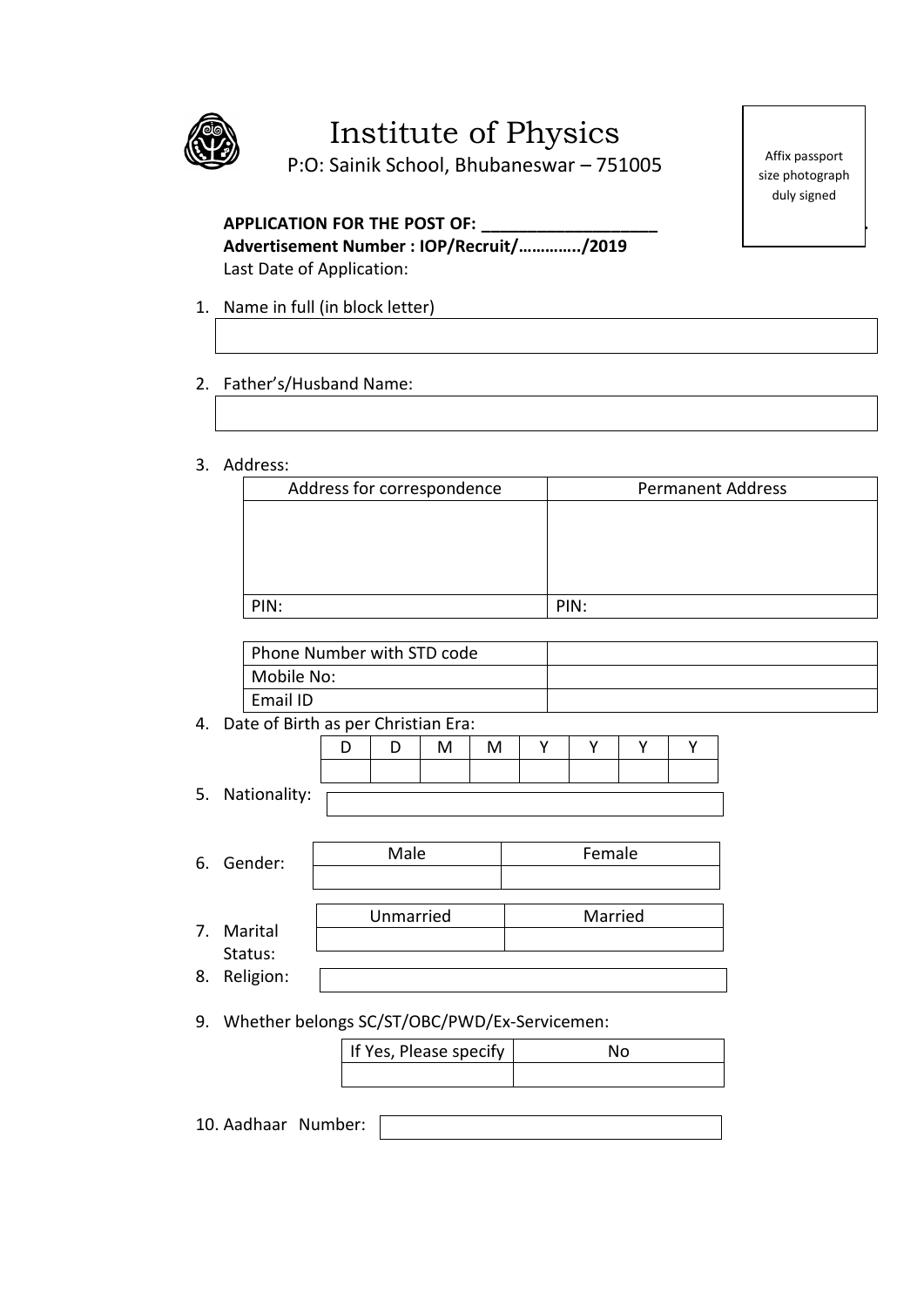- 11. Were you domiciled in Kashmir Division of the State of Jammu & Kashmir during the period from 01.01.1980 to 31.12.1989? if yes, please attach the relevant documents
- 12. Are you a family member of those who died in 1984 riots? If yes please attach the relevant documents.
- 13. Are you a Central Gov Civilian employee? yes, please attach necessary certificate
- 14. Are you Ex-Serviceman? If yes, please attach discharge certificate.

| Yes | No |  |
|-----|----|--|
|     |    |  |
|     |    |  |
|     |    |  |

| \ <i>i</i> - -<br>╌ |  |  |
|---------------------|--|--|
|---------------------|--|--|

| rt.<br>$\blacksquare$ | Yes | No |  |
|-----------------------|-----|----|--|
|                       |     |    |  |

| Ξ. | Yes | 8 I A<br>. |  |
|----|-----|------------|--|
|    |     |            |  |

15. Educational Qualification: (Beginning with SSC onwards)

| SI. | <b>Exam passed</b> | Board / Univ. | <b>Year of Passing</b> | Division / Grade | Percentage |
|-----|--------------------|---------------|------------------------|------------------|------------|
|     |                    |               |                        |                  |            |
|     |                    |               |                        |                  |            |
|     |                    |               |                        |                  |            |
|     |                    |               |                        |                  |            |

| 16. Indicate the course of study, if any the applicant is continuing presently. |  |  |  |
|---------------------------------------------------------------------------------|--|--|--|
|---------------------------------------------------------------------------------|--|--|--|

| οf<br>Course | University/ | Full time     | Duration of No. | of        | Marks    |
|--------------|-------------|---------------|-----------------|-----------|----------|
| study        | Board/      | Part          | the course      | semester/ | obtained |
|              | Institution | time/distance |                 | subjects  |          |
|              |             | education     |                 | completed |          |
|              |             |               |                 |           |          |
|              |             |               |                 |           |          |
|              |             |               |                 |           |          |

#### 17. Experience (if any):

| Organization | <b>Position</b> | <b>Whether Central</b><br>/ State Govt./ |             | <b>Period of service</b> | Nature of duty   |  |
|--------------|-----------------|------------------------------------------|-------------|--------------------------|------------------|--|
|              | held            | PSU/autonomous<br>body                   | <b>From</b> | To                       | <b>Total Yrs</b> |  |
|              |                 |                                          |             |                          |                  |  |
|              |                 |                                          |             |                          |                  |  |
|              |                 |                                          |             |                          |                  |  |

(Particulars of all previous and present employment are to be furnished with documentary proof)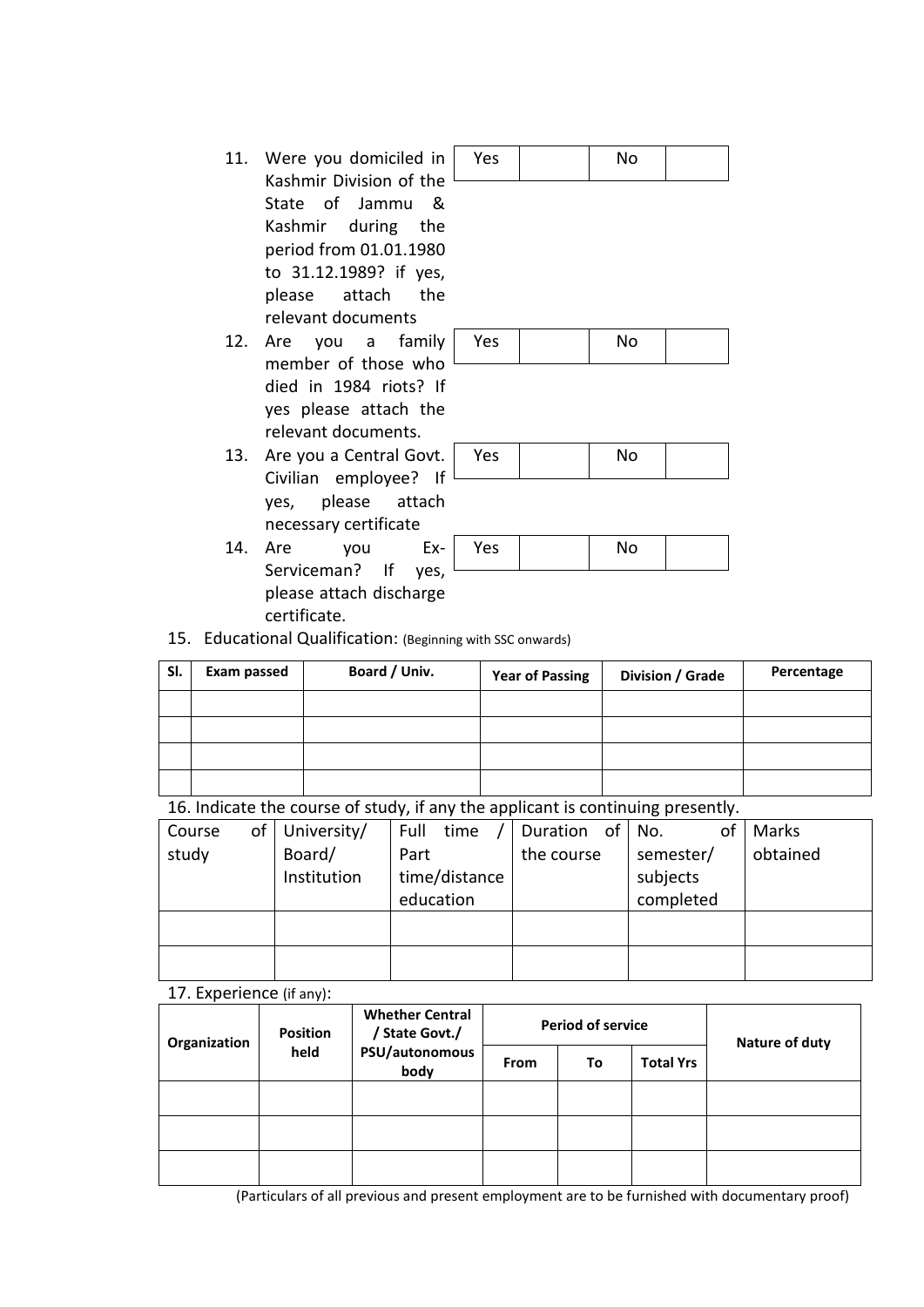18. Whether any relations working in DAE or its constituent units or autonomous bodies, if so the particulars thereof.

| SI No | Name | Relationship | Unit | Post held |
|-------|------|--------------|------|-----------|
|       |      |              |      |           |
|       |      |              |      |           |

19. Are you in receipt of any scholarship from the Department of Atomic Energy? If so, please furnish particulars.

20. Are you under any contractual obligation to serve any Central / State Govt./ PSU/Autonomous Body? If yes give details.

21. Name and Address of not less than two persons to whom a reference can be made, if required.

22. Whether the applicant has ever served in Central or State Government or any other organization and is in receipt of any pension, gratuity or employer's share to the Provident Fund?

23. Any other information you intend to add:

# DE CLARATION

I hereby declare that the information furnished above are factually correct to the best of my knowledge and belief and I also understand that I shall be disqualified if any of the information furnished by me is found to be incorrect or false.

Place: Place: Signature of the applicant Date: Name: Name: Name: Name: Name: Name: Name: Name: Name: Name: Name: Name: Name: Name: Name: Name: Name: Name: Name: Name: Name: Name: Name: Name: Name: Name: Name: Name: Name: Name: Name: Name: Name: Name: Name: Name: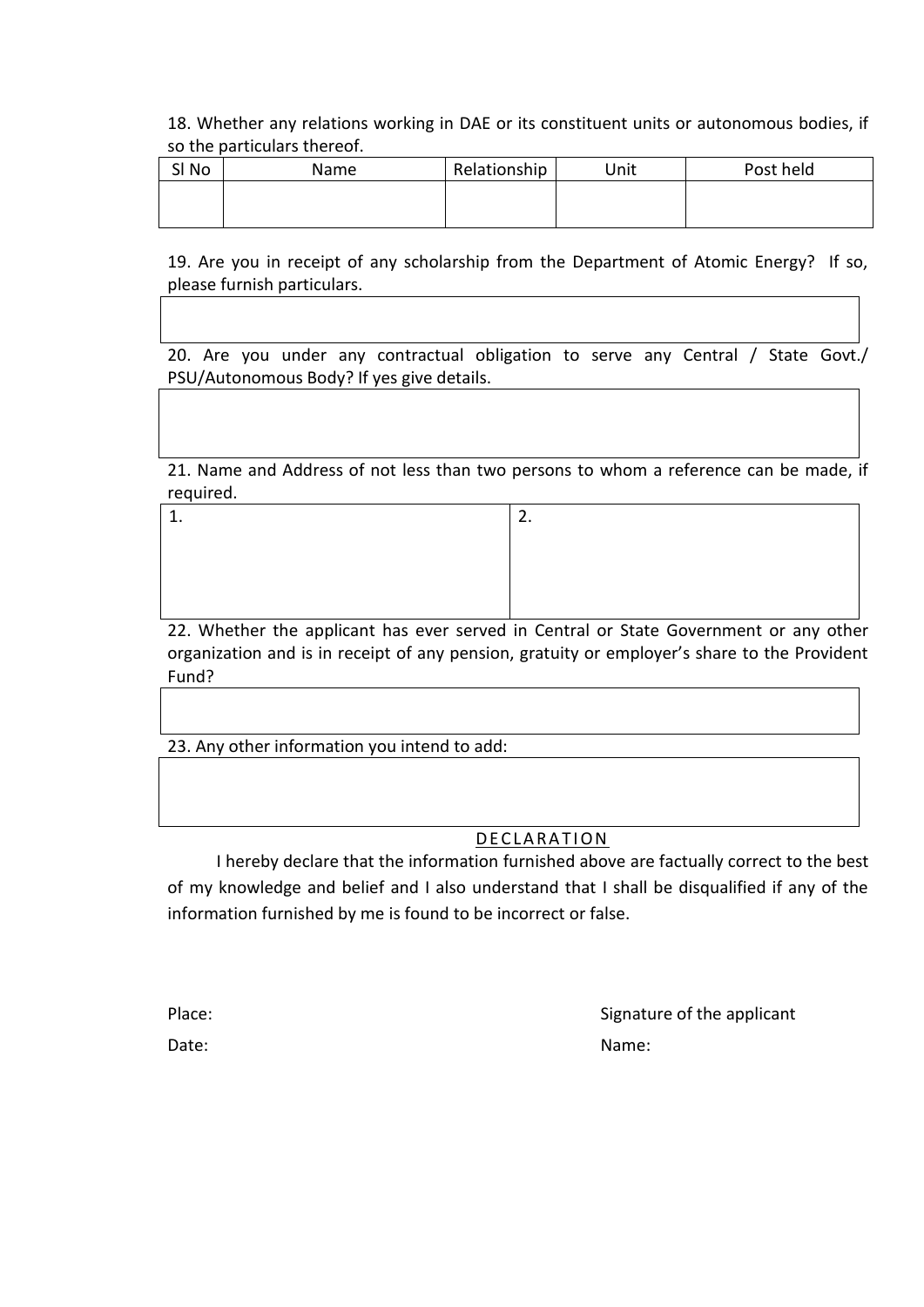# **Check List to be furnished along with the application**

# **(Put X in box applicable)**

| SI No.         | Description                                                                                              |  |
|----------------|----------------------------------------------------------------------------------------------------------|--|
| 1              | Copy of application completed attached                                                                   |  |
| $\overline{2}$ | Photograph affixed on the applications                                                                   |  |
| 3              | Application signed                                                                                       |  |
| 4              | Self attested copy of each of the following certificates is attached                                     |  |
| a.             | Proof of Date of Birth                                                                                   |  |
| b.             | Caste Certificate                                                                                        |  |
| c.             | Educational & Professional qualifications<br>(Mark list/Board/Degree Certificate from SSC onwards)       |  |
| d.             | <b>Experience Certificate</b>                                                                            |  |
| e.             | Domicile Certificate if domiciled in Kashmir Division of the State<br>of Jammu & Kashmir, if applicable. |  |
| f.             | Relevant document if a family member of those who died in 1984<br>riots, if applicable                   |  |
| g.             | Discharge certificate from Defence Service (if applicable)                                               |  |
| h.             | Check list attached                                                                                      |  |

Place: Place: Signature of the applicant Date: Name: Name: Name: Name: Name: Name: Name: Name: Name: Name: Name: Name: Name: Name: Name: Name: Name: Name: Name: Name: Name: Name: Name: Name: Name: Name: Name: Name: Name: Name: Name: Name: Name: Name: Name: Name: